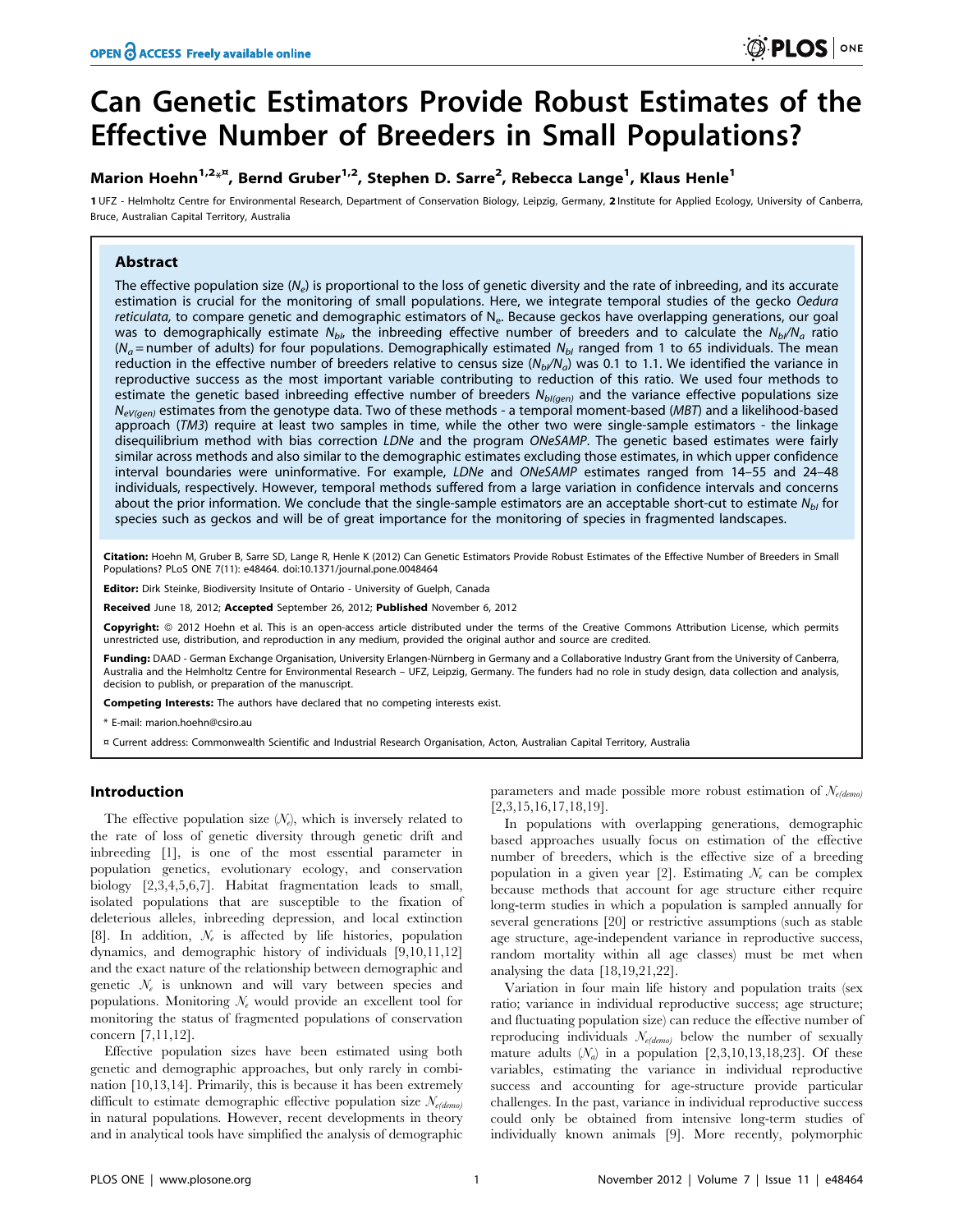genetic markers, such as microsatellite loci, have been used to measure individual reproductive success by directly assigning offspring to parents through the comparison of genotypes [13,17,24,25,26]. The genetic approach can be enormously powerful, but failing to sample all potential parents and assignment errors can potentially bias the estimate of relative reproductive success [27,28].

Numerous procedures for estimating  $N_{e(e_{\ell n})}$  from genetic data have been developed [26,29,30,31,32,33,34,35,36,37]. By far the most common is the temporal approach, which estimates variance effective population size  $\mathcal{N}_{eV}$  and is based on the idea that allele frequencies will differ between samples taken at two different times from the same population as a result of random genetic drift. The amount by which they will differ is inversely proportional to effective population size. In addition to the F-statistic estimators [2,23,38,39] several likelihood-based approaches have been developed, which require temporal data, but have increased accuracy because they incorporate a greater proportion of the available data [29,35,40]. Surprisingly, methods for estimating the effective population size that require only a single sample in time have only been applied in recent years because they were often imprecise and biased [30,32,33,34]. Accurate single sample approaches would be advantageous in the analysis of long-lived species for which two or more samples collected at least a generation apart may take many years or even decades to gather [41]. The standard linkage disequilibrium method (LDNe) [30,34,42] is the most frequently used single sample method. Another recently developed point estimator is implemented in the program ONeSAMP and uses summary statistics and approximate Bayesian computation to estimate effective population size [33]. If a single cohort has been sampled, both methods are directly related to inbreeding  $N_{b}$ , which predicts the rate of decrease in heterozygosity. However, their relationship to  $\mathcal{N}_{bI}$  and  $\mathcal{N}_{e}$  is less clear should more than a single cohort of adults be sampled, as in this study [43] and neither method should be expected to exactly reproduce  $N_{bI}$  Variance and inbreeding  $N_e$  can also converge in empirical studies and are usually not distinguished in practice [4,44]. However, they will differ depending on whether populations are increasing or decreasing [45].

Empirical tests of numerous genetic approaches to estimating  $N_e$ and  $\mathcal{N}_b$  are essential if we are to fully evaluate their usefulness in different situations. Such evaluations are difficult, not least of all for species with long life spans and slow reproductive histories because obtaining the necessary temporal population demographic and genetic information as well as estimates of reproductive success is extremely difficult. Here, we report on a comparative empirical study in which we estimate  $\mathcal{N}_a$  (adult population size) in four Western Australian populations of the reticulated velvet gecko (Oedura reticulata). We take advantage of extensive long-term demographic data [46,47,48] and microsatellite DNA analyses to estimate the genetic temporal and single-sample effective population size. We also estimate the inbreeding number of breeders using the demographic parameter  $N_{bI}$  and assess which parameters are responsible for the decrease relative to census size. We focus on estimating  $N_b$  because the estimation of  $N_e$  is extremely difficult for long live species [2]. Specifically, it would require that the life-time reproductive success of all individuals in each population be known. Those data are not available for the populations in question.

As a result of similar territorial behaviour in male and female geckos, we predict that sex ratio will influence the inbreeding number of breeders  $(N_{bI})$  only marginally and that variance in reproductive success will reduce  $\mathcal{N}_{bI}$  more strongly. As part of our analysis, we use an approach to estimating the variance in reproductive success that accounts for incomplete sampling. Finally, we evaluate the genetic estimates of  $N_{bI}$  and  $N_{eV}$  derived from single and temporal population microsatellite studies against demographic based population estimates of  $N_{bI}$  and adult population size  $\mathcal{N}_a$ . We base this evaluation on whether the genetic estimates could be obtained and were consistent among methods and whether confidence intervals were informative.

## Methods

# Study Species

Oedura reticulata is endemic to the southwest of Western Australia and is a habitat specialist. It is limited in its range of habitat, being exclusively arboreal and restricted to smooth-barked Eucalyptus woodlands [49]. Males mature one year earlier than females, usually reproducing for the first time at an age of 3.8 years (compared with 4.8 years in females) but adult mortality is similar for both sexes [46,49].

#### Study Area and Sampling

The study area is located between Kellerberrin and Trayning in the Western Australian wheatbelt. Large areas of native vegetation have been removed from this region and replaced by agricultural crops, pastures, and livestock. Since 1900, approximately 93% of the original vegetation has been cleared, with the remnant vegetation distributed over thousands of patches of varying size. The study species occurs in small woodland remnants that are separated from other remnants by expanses of land cleared for agriculture. The species has been subjected to severe population fragmentation [50]. Four populations (ORF1, ORF3, ORF7, ORF8) were selected (Figure 1) for comparative purposes based on the fact that tissue samples and demographic data were collected concurrently in time [51,52,53,54].

The field sampling and population estimates were conducted from 1989 to 1991 and from November 2000 to March 2002. Geckos were spotted at night using head-torches and captured by hand during 5–7 sampling sessions (consecutive nights). Each animal was marked individually by clipping the tip of the toe, a standard procedure in lizards [55,56], for which no negative effects have been detected in other studies [57,58]. Each sampling session lasted for up to four hours after sunset. The tip of the tail of each individual sampled was removed and stored in liquid nitrogen. Snout-vent length, body mass, sex, and age were recorded for all individuals. Sex can be accurately determined based on the shape of the tail base and the presence/absence of pre-anal pores in sexually mature individuals of both species. All procedures involving animals were carried out according to the 'Australian Code of Practise for the Care and Use of Animals for Scientific Purposes' and were approved by the University of Canberra Animal Ethics Committee (CEAE  $\#$  02/13 and 05/ 17). Permits to take Fauna was given by the Department of Conservation and Land Management (CALM Licence # SF004040.).

# Census Population Size

We estimated adult  $(N_a)$  and adult female  $(N_f)$  population size with models for closed populations, using program *CAPTURE*. In studies with adequate data, the assumptions about capture probability are more flexible when using CAPTURE. We estimated adult male population size  $(N_m)$  as the difference of the estimates of  $N_a$  and  $N_f$ . The closure assumption required by CAPTURE is reasonable because movement between isolated habitat fragments is rare [50,54] and deaths are unlikely in the time span of one week given the high life expectancy of the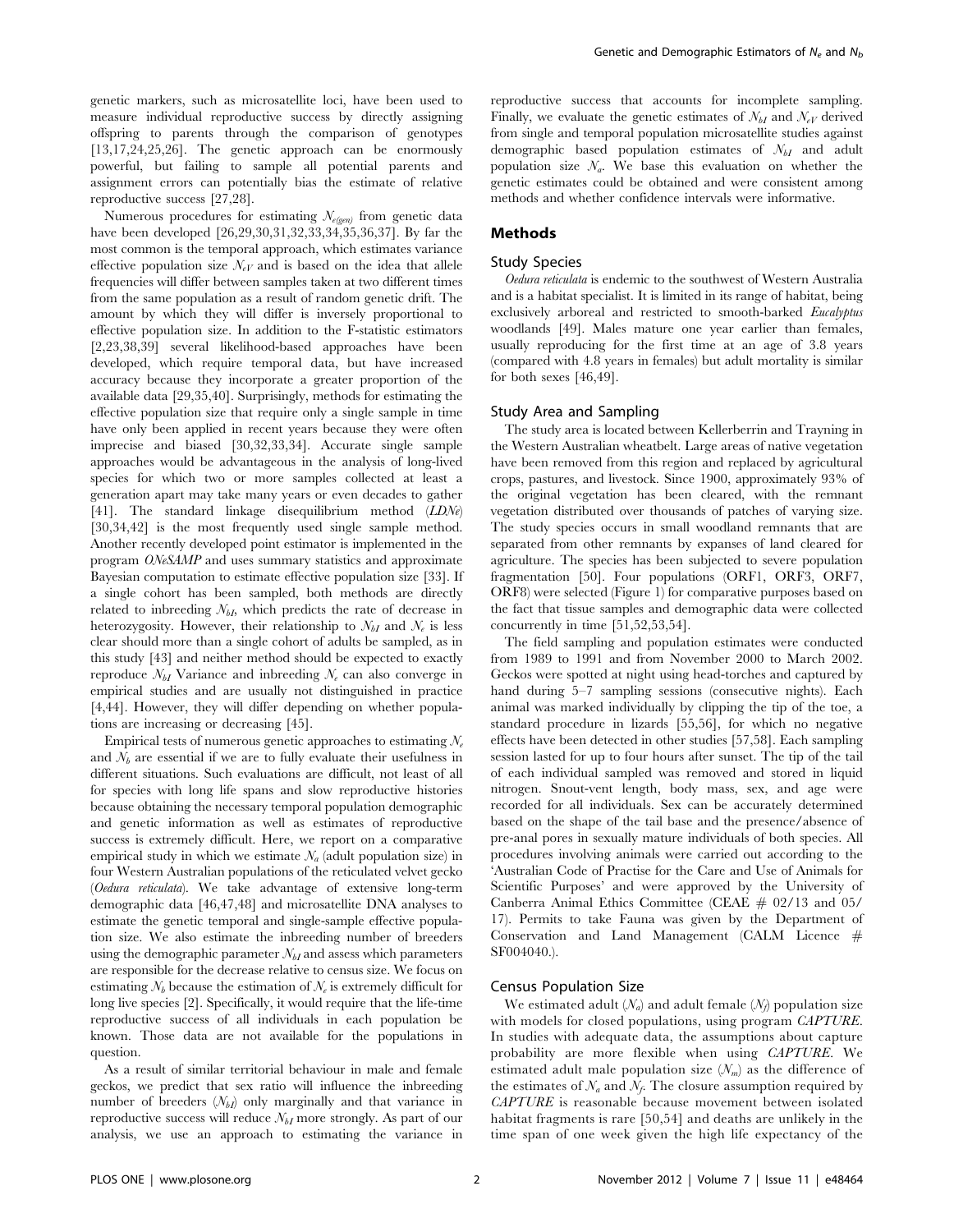

Figure 1. Map of the study area and location of sites in the Western Australian wheatbelt. O. reticulata populations inhabit fragments ORF1, ORF3, ORF7, and ORF8. doi:10.1371/journal.pone.0048464.g001

gecko species [46]. CAPTURE incorporates seven models that allow for time-dependence (model  $M_t$ ), trap response (model  $M<sub>b</sub>$ ), and individual variation (model  $M<sub>b</sub>$ ) of capture probabilities as well as all combinations thereof, except for model  $M_{\text{thh}}$ [59]. The discriminant function of CAPTURE to select an appropriate estimation model has limited performance, especially when population sizes are small [60,61]. Therefore, we also inspected individual model tests and whether confidence intervals were suspiciously small. Individual tests and model selection suggested model  $M_0$  in most cases. In the six remaining cases the confidence intervals of the selected models were suspiciously small and no biological evidence was available that justified differences in the capture process. Therefore, we used  $M_0$  for all data sets.

# Demographic Estimates of  $N_{\text{bl}}$

The inbreeding effective number of breeders  $(N_{bI})$  depends on sex ratio and the number  $(k)$  of offspring produced by the potential parents and its interindividual variance  $(\sigma_k^2)$  in a particular year. The estimates were made in a stepwise fashion to assess how much these factors contribute to a reduction of  $\mathcal{N}_{bI}$  compared to census population size. The effects of **unequal sex ratios** can be accounted for with the equation [22]:

$$
N_{bI(sex-ratio)} = \frac{4(N_f \cdot N_m)}{N_f + N_m} \tag{1}
$$

with  $\mathcal{N}_f$  and  $\mathcal{N}_m$  signifying the number of adult females and males, respectively.

To account for variance in reproductive success among individuals,  $\mathcal{N}_f$  and  $\mathcal{N}_m$  in equation (1) need to be replaced by the inbreeding effective number of males and females  $(N_{bm}, N_{bf})$  in a given year [10, equation 2–4]:

$$
N_{bm} = \frac{N_m \bar{k}_m - 2}{\bar{k}_m + \frac{\sigma_{km}^2}{\bar{k}_m} - 1}
$$
 (2)

and

$$
N_{bf} = \frac{N_f \bar{k}_f - 2}{\bar{k}_f + \frac{\sigma_{kf}^2}{\bar{k}_f} - 1}
$$
\n(3)

to get the inbreeding number of breeders for year i: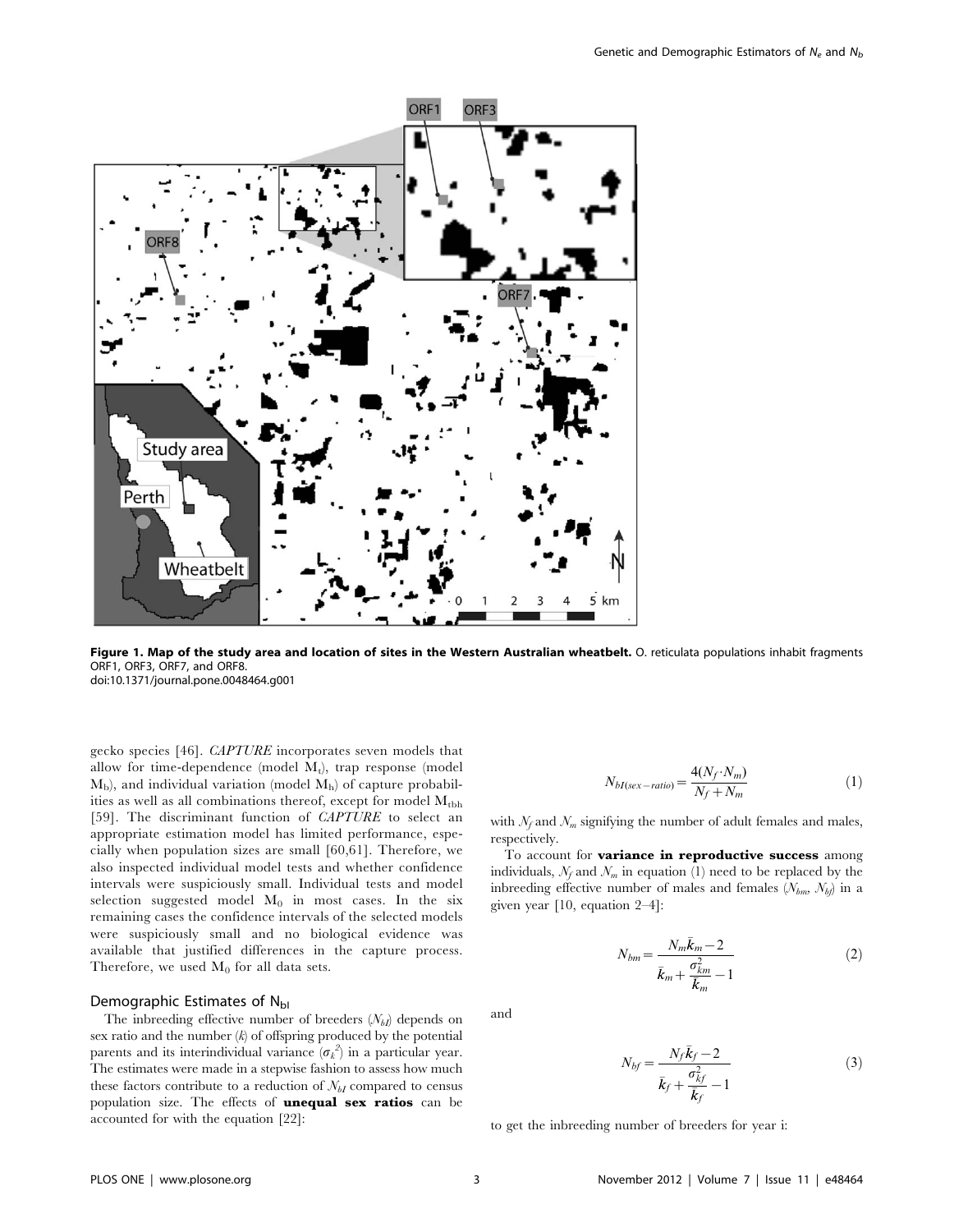$$
N_{bI(sex-ratio)} = \frac{4(N_{bf} \cdot N_{bm})}{N_{bf} + N_{bm}} \tag{4}
$$

# Estimates of Mean and Interindividual Variance in

# Reproductive Success ( $\overline{k}$  and  $\sigma$ k2)

We estimated  $\overline{k}$  and  $\sigma_k^2$  using parentage and mating system analysis [17,24,25]. We obtained our parentage data from an independent microsatellite DNA study of mating systems in four populations of O. reticulata (Lange and Hoehn unpubl.). Of the four populations, two (ORF3 and ORF7) are common to the populations of the current study. Microsatellite genotypes of nine loci were determined for all candidate parents from 423 individuals captured over a three months period. We incorporated the data into program CERVUS 3.0 [62,63], which calculates loglikelihood ratio scores for parentage. Statistical confidence (Delta) was estimated for critical values at strict (95%) confidence levels based on computer simulation of paternity inference with allele frequencies from the population under study. Simulation parameters were as follows: 100,000 cycles, 100% of loci typed with an error rate of 0.01, and 0.8 of candidate parents sampled. Individual reproductive success was recorded as the total number of offspring (juveniles) assigned to each parent in the above analysis.

For the two populations shared with the independent mating study, we used the parentage estimates for these two populations. For the remaining two populations we used the weighted mean of the mean number of offspring of the four populations, for which parentage analyses were made, with the number of potential parents analysed as weights. For variances, we used the weighted mean of the within sample variances of the four populations with parentage data [64].

Estimates from parentage analysis have unknown bias unless all individuals in the pool of potential breeders of the next generation are sampled, genotyped, and reliably assigned to their parents. We therefore regard estimates obtained from genetic parentage analysis unadjusted estimates,  $\vec{k}_{\bullet_b}$  and  $\hat{\sigma}_{k_{\bullet_b}}^2$ ; the dot indicates male or female. If sampling probability is constant and random, then unadjusted estimates and estimates adjusted for a sampling probability less than 1  $\hat{(\vec{k}}_{\bullet_a}$  and  $\hat{\sigma}_{\vec{k}\bullet_a}^2$  will result in the same estimate of the inbreeding effective number of breeders [65,66]. Nevertheless, this is an approximation. When population size and the mean number of offspring are small, and/or the proportion of offspring sampled and assigned to a parent is low, estimates may differ considerably. Therefore, we corrected the estimates from the parentage analyses. In addition, weighted means across populations can only be calculated with corrected  $k$ , unless the percentage  $p$  of juveniles sampled and successfully assigned to parents would have been identical across populations. Adjusted values of the mean number of offspring can be obtained by noting that:

$$
\hat{\vec{k}}_{\bullet b} = p * \hat{\vec{k}}_{\bullet a} \tag{5}
$$

The percentage  $\beta$  of juveniles sampled and successfully assigned to parents can be calculated as:

$$
p = \frac{n_{\bullet j}}{\hat{N}_{\bullet j}}\tag{6}
$$

with  $n_{\bullet i}$  being the number of juveniles sampled and successfully assigned to a parent and  $N_{\bullet j}$  being the estimated total number of successfully assigned offspring produced by all sampled parents.

The dot indicates male or female parent. Offspring that didn't assigned to a parent was disregarded when estimating the number of offspring. We estimated  $\hat{N}_{\bullet j}$  for each population with the Lincoln-Peterson method, which is preferable to methods implemented in CAPTURE, if the number of individuals is small [60].

To obtain adjusted individual variances of the number of offspring, we use the relationship between the variance at an earlier and the variance at a later stage derived by Crow and Morton (1955) [65] under the assumption of random survival  $(\varphi)$ . The assumption that all juveniles had the same probability of being sampled and successfully assigned to parents is equivalent to the assumption of random survival so that  $\beta$  can be substituted for in the equation and resolve for  $Var(\vec{k}_a)$ .

$$
Var(\bar{k}_a) = \frac{Var(\bar{k}_b) - \bar{k}_{a}p(1-p)}{p^2} \tag{7}
$$

# Microsatellite DNA Analysis for Estimating  $N_{bI(qen)}$  and NeV(gen)

DNA was extracted from the tip of the tail of each individual using the Chelex extraction method [67]. We genotyped individuals of O. reticulata using nine tetranucleotide microsatellite loci (OR205, OR220, OR266, OR6F4, OR10H7, OR11G3, OR12D7, OR12D9, OR14A7) described in Hoehn and Sarre [68,69]. Multiplexed PCR products of all nine loci were analysed by capillary electrophoresis on a CEQ8000 (Beckman-Coulter). DNA size standard 600 (Genome Lab) was included within each sample, allowing accurate sizing of alleles and comparison between analyses. Results were analysed with fragment analysis software version 8.0.52 (Beckman-Coulter). FSTAT 2.9.3 [70,71] and GENEPOP 3.2a [72] were used to calculate descriptive statistics and departure from Hardy-Weinberg equilibrium by comparing the observed inbreeding coefficient  $(F_{IS})$  with a distribution of 1000 bootstrap replicates using FSTAT 2.9.3. Additionally, evidence for the presence of null alleles at each locus within each population was assessed using the program MICRO-CHECKER v 2.2.3 [73].

# Estimation of the Effective Population Size  $N_{bl(gen)}$  and NeV(gen)

We used four methods of analysis to estimate  $N_{bI(gen)}$  and  $N_{eV(gen)}$ from the genotype data of *O. reticulata*. Two of these methods require at least two samples in time – a temporal moment-based  $(MBT)$  and a likelihood-based approach  $(TM3)$  implemented in the program NeEstimator [74]. We chose MBT as it is a standard approach, which has been used in a wide range of studies  $[2,3,10,38,75,76]$ . The *TM3* approach was chosen since it was assumed to perform satisfactorily with data from populations with small  $\mathcal{N}_{eV}$  [29]. For the point-in-time approach we also used two methods. We used the linkage disequilibrium method with bias correction as implemented in LDNe [30,34,41]. The standard linkage disequilibrium method [42] was shown to be biased [32], so we apply the empirical correction developed by Waples [41]. We calculated estimates assuming random mating and excluded all frequencies lower than 0.05. We used a jackknife procedure to construct 95% confidence intervals. We also estimated  $\mathcal{N}_{bI}$  with program ONeSAMP 1.1 [33], which uses summary genetic statistics for approximate Bayesian computation. The upper and lower bounds of the prior distribution in all populations were 2 and 250, respectively. Priors of 2–100 and 10–250 were also tested to assess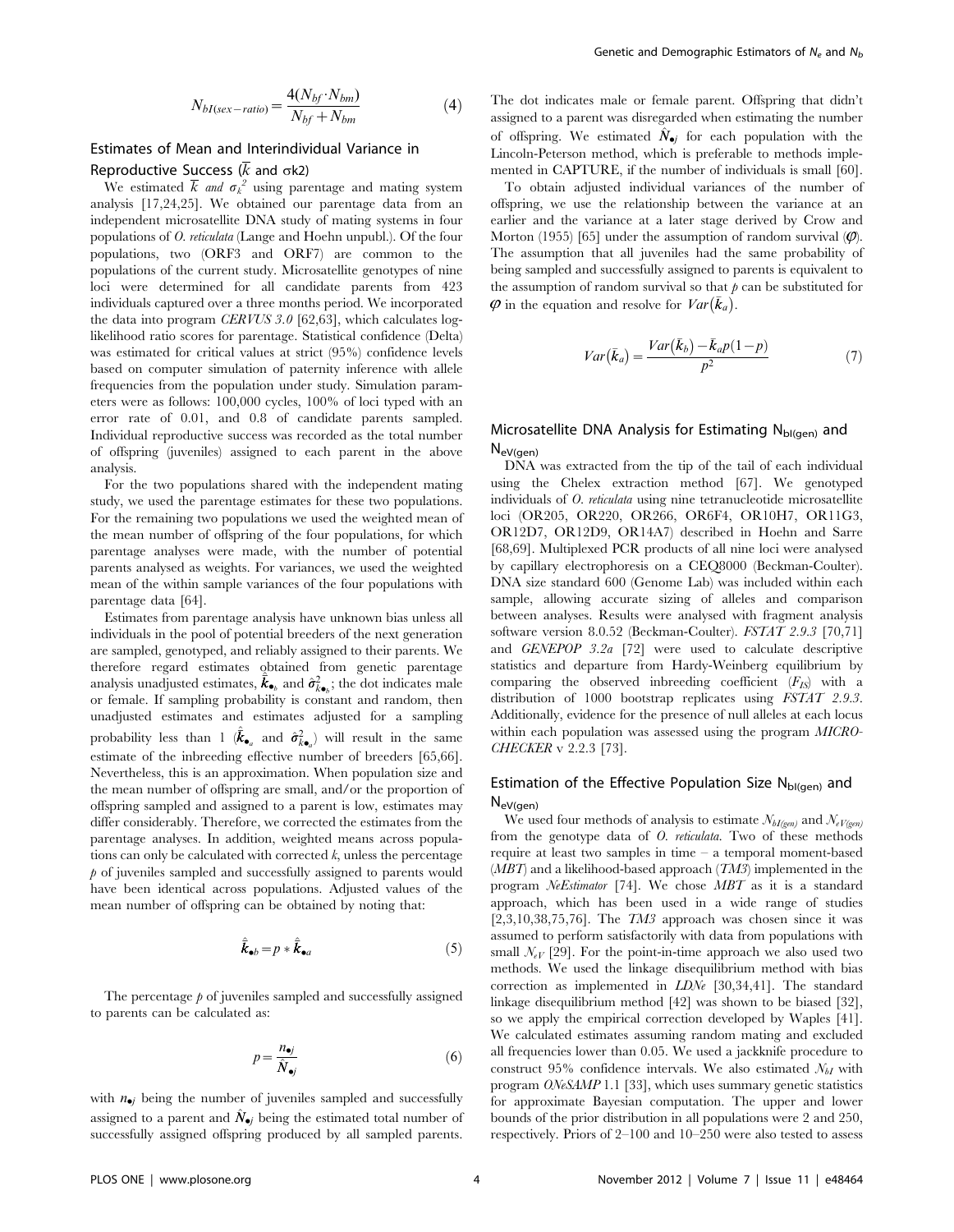whether the results were robust to changes in these assumed values.

# Results

# Adult Population Size Na

We observed a significant increase in the size of two populations of O. reticulata over the ten years period (Table 1, Figure 2) while the remaining two populations remained more or less stable. In particular, the population in fragment ORF8 doubled in size from 46 to 94 individuals.

# Demographic Estimates of Inbreeding NbI

Influence of sex ratio on  $N_{\text{bl(demo)}}$ . The sex ratios within the O. reticulata populations were slightly biased towards females with an average  $\hat{N}_f / \hat{N}_a = 0.61$ . This bias resulted in minor reductions in the estimated inbreeding number of effective breeders  $\hat{N}_{bI(sex \; ratio)}$  with the mean  $\hat{N}_{bI(sex \; ratio)}/\hat{N}_a$  ratio over all populations being 0.91. The reduction was highest in fragment ORF3 ( $\hat{N}_f / \hat{N}_a = 0.80$ ) with a very small adult population size and biased sex ratio in both study periods.

Influence of variance in reproductive success on NbI(demo). The number of offspring per female in the mating study ranged from 0 to 2, with a mean number  $\vec{k}_{bf} = 0.57$  and variance  $\hat{\sigma}_{\tilde{k}_bf}^2 = 0.62$  in population ORF1 and with  $\hat{\bar{k}}_{bf} = 0.11$  and variance  $\hat{\sigma}_{\vec{k}_bf}^2 = 0.10$  in ORF7. The number of offspring per male also ranged from 0 to 2, with  $\hat{\vec{k}}_{bm} = 0.41$  and variance  $\hat{\sigma}^2_{\vec{k}_{bm}} = 0.51$ in ORF1 and  $\hat{k}_{bm} = 0.15$  and variance  $\hat{\sigma}^2_{\bar{k}_b m} = 0.14$  in ORF7. Corrected estimates of  $\hat{\bar{\mathbf{k}}}_f$  ranged from 0.11 to 0.65 with  $\hat{\sigma}_{kf}^2$  ranging from 0.10 to 0.72 in females. In males,  $\hat{\bar{\mathcal{K}}}_m$  ranged from 0.15 to 0.49 and  $\hat{\sigma}_{km}^2$  ranging from 0.14 to 0.64 (Table 2). The inbreeding effective number of females for both years ranged from 1 to 55 and for males from 0 to 31. For population ORF3, no  $N_{bm}$  estimate (1990) was obtained due to the small number of offspring. Variance in reproductive success caused a considerably

stronger reduction of the number of breeders than sex ratio, with the mean  $\hat{N}_{bf}/\hat{N}_f = 0.43$  and  $\hat{N}_{bm}/\hat{N}_m = 0.46$  in 1990 and  $\hat{N}_{bf} / \hat{N}_{f} = 0.62$  and  $\hat{N}_{bm}/\hat{N}_{m} = 0.60$ .

Inbreeding effective number of breeders  $N_{\text{bl(demo)}}$ . The inbreeding effective number of breeders ranged from 12 to 58 in 1990 and from 1 to 65 in 2000. ORF3 occupied the smallest and ORF1 the largest inbreeding effective numbers of breeders (Table 2). The overall mean influence of sex ratio and variance in reproductive success on the ratio of the inbreeding effective number of breeders relative to census population size  $(\hat{N}_{bI(demo)}/\hat{N}_a)$  ranged from 0.1 to 0.6 with the exception of ORF7 where the ratio was 1.1.

# Genetic Analyses for the Estimation of  $N_{bl(qen)}$  and

NeV(gen)

A total of 228 O. reticulata were genotyped at nine microsatellite loci. We analysed between 24 and 30 randomly selected individuals from each of the two temporal samples from ORF1, ORF7, ORF3, and ORF8. The DNA amplification had a high success rate, even for the tail samples taken in 1990. MICRO- $CHECKER$  v 2.2.3 [73] revealed no evidence of null alleles in any of the O. reticulata loci.

# Genetic Estimates of  $N_{bl(gen)}$  and  $N_{eV(gen)}$

The genetic estimates of  $\bar{N}_{bI(gen)}$  and  $\bar{N}_{eV(gen)}$  gave fairly similar results among methods excluding those estimates, in which upper confidence interval boundaries were uninformative (Table 3). The moment-based temporal MBT method gave estimates for all populations but upper confidence intervals could be constructed for two estimates only. The likelihood-based TM3 method also created estimates for all populations. However, one estimate did not produce upper confidence intervals below the boundary imposed as input value. In addition, the maximum  $\mathcal{N}_{eV}$  allowed substantially influenced the results of the estimations and confidence intervals (data not shown). The linkage disequilibrium method LDNe and ONeSAMP generated fairly consistent estimates within populations across years, except for the LDNe estimate in ORF8, where upper confidence intervals were not obtained in

Oedura reticulata - inbreeding effective number of breeders



Figure 2. Comparison of estimates of adult population size  $\hat{N}_a$  and of inbreeding effective number of breeders  $\hat{N}_{bI(demo)}$ . The comparison is shown between 1990 and 2000 for four populations of O. reticulata. Site codes follow Table 1. doi:10.1371/journal.pone.0048464.g002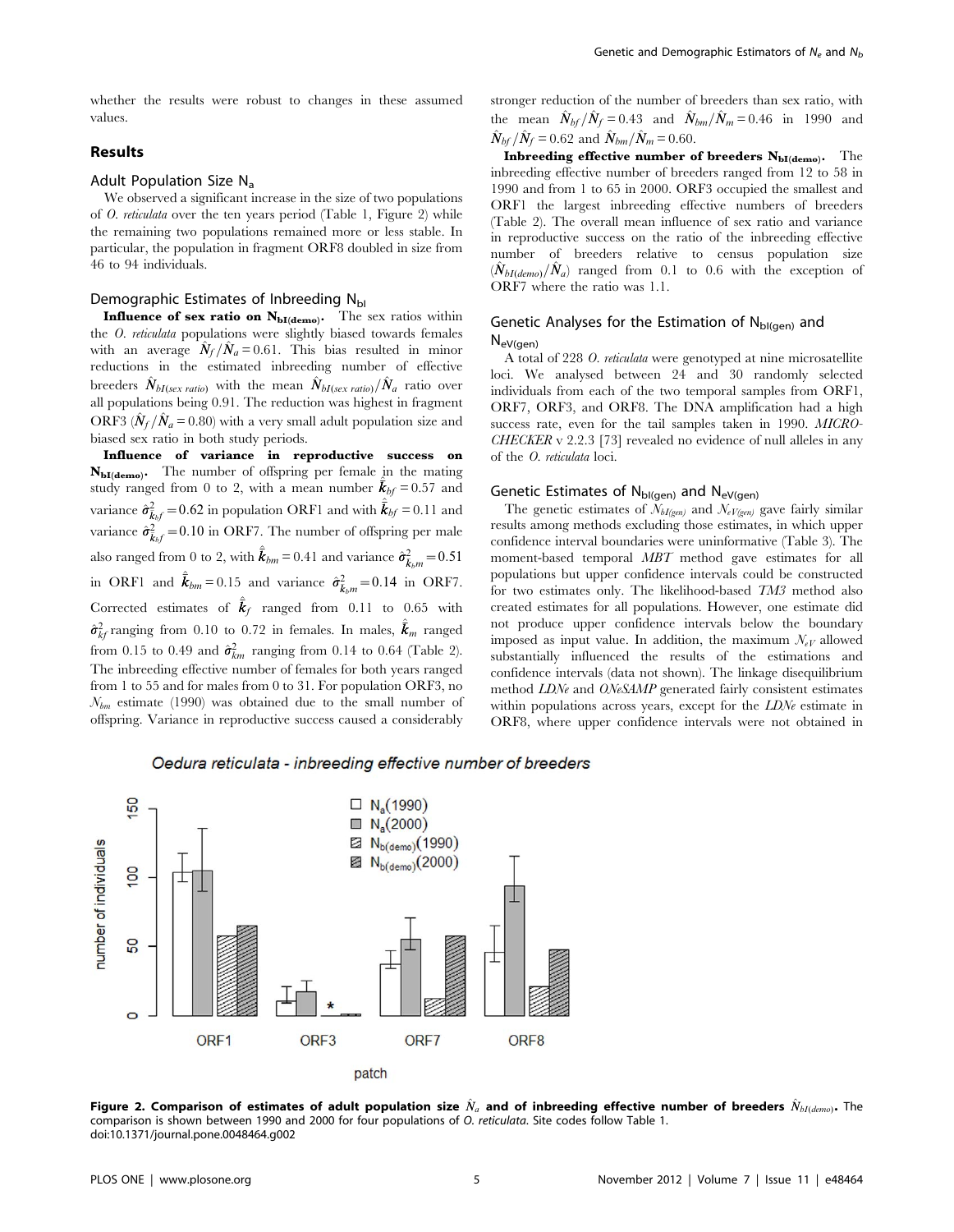**Table 1.** Estimates of adult ( $\hat{N}_a$ )and adult female ( $\hat{N}_f$ ) population sizes, and the inbreeding number of breeders when accounting only for sex ratio of O. reticulata  $(\hat{N}_{bI(sex\ ratio)}).$ 

| Frag             | Ref | Year | Samp           | $\hat{C}P$ | $\hat{N}_a$ | LCI | UCI | $\hat{N}_f$    | LCI            | UCI | $\hat{N}_{bI(sex\ ratio)}$ | $\hat{N}_{bI(sex \; ratio)}/\hat{N}_a$ |
|------------------|-----|------|----------------|------------|-------------|-----|-----|----------------|----------------|-----|----------------------------|----------------------------------------|
| ORF1             | 170 | 1990 | $\overline{7}$ | 0.24       | 104         | 97  | 118 | 68             | 58             | 77  | 91                         | 0.88                                   |
| ORF1             | 170 | 2000 | 7              | 0.20       | 105         | 90  | 136 | 62             | 52             | 71  | 99                         | 0.95                                   |
| ORF3             | s84 | 1990 | 6              | 0.24       | 10          | 9   | 21  | $\overline{7}$ | $\overline{4}$ | 10  | 8                          | 0.81                                   |
| ORF3             | s84 | 2000 | 5              | 0.37       | 17          | 17  | 25  | 12             | 8              | 15  | 14                         | 0.80                                   |
| ORF7             | 168 | 1990 | $\overline{7}$ | 0.25       | 37          | 34  | 47  | 22             | 16             | 28  | 35                         | 0.94                                   |
| ORF7             | 168 | 2000 | $\overline{7}$ | 0.29       | 55          | 48  | 71  | 29             | 21             | 36  | 54                         | 0.99                                   |
| ORF <sub>8</sub> | 175 | 1990 | 6              | 0.26       | 46          | 39  | 65  | 24             | 17             | 31  | 45                         | 0.99                                   |
| ORF <sub>8</sub> | 175 | 2000 | 6              | 0.24       | 94          | 83  | 116 | 55             | 46             | 64  | 89                         | 0.95                                   |
|                  |     |      |                |            | 59          |     |     |                |                |     |                            | 0.91                                   |

Habitat fragments sampled and reference number (Ref) referring to the study of Sarre et al. (1995). Samp: number of sampling occasions, CP: daily capture probability: LCI and UCI: lower and upper 95% confidence interval.

doi:10.1371/journal.pone.0048464.t001

1990. Upper and lower confidence intervals were obtained for all ONeSAMP estimates and were narrower than confidence intervals from other methods. The results were not sensitive to the prior.

Estimates from the TM3 and MBT method ranged from 17 to 64 and from 27 to 45 individuals, respectively. Only estimates with informative upper boundaries for the confidence interval are included. Estimates generated by LDNe ranged from 14–55 individuals (excluding ORF8) and included demographic estimates of  $N_{bI(demo)}$  in 95%-confidence intervals in three of six cases (1 to 65) (excluding ORF8 1990 and ORF3 1990). Estimates generated by ONeSAMP ranged from 24–48 and were also similarly correlated to  $\ddot{N}_{bI(demo)}$  but not as well as for LDNe. When excluding estimates, in which upper confidence interval were uninformative, results across all the genetic estimators were fairly consistent with the exception of the MBT estimate in population ORF3.

## **Discussion**

The comparative approach in this study draws upon population size estimates and population genetics data of a long-lived gecko species at two points in time across four populations. Our study also incorporates genetic data on the mating system and reproductive success. As a result of this we have obtained demographic estimates of  $\mathcal{N}_{bI}$ . These estimates show that all populations surveyed were small with  $N_{bI(demo)}$  ranging from 1 to 65 individuals and  $\hat{N}_a$ , ranging from 10 to 105. The reduction in the inbreeding effective number of breeders relative to census size  $(\hat{N}_{bI}/\hat{N}_a)$  ranged from 0.1 to 0.6 with ORF7 in 2000 being the exception with a ratio of 1.1. The variance in reproductive success was the primary cause for reduction in most populations. We used four methods to estimate the genetic based  $\mathcal{N}_{bI(gen)}$  and  $\mathcal{N}_{eV(gen)}$  from the genotype data. Two of these methods require at least two samples in time, while the other two were point-in-time approaches. Genetic based estimates were fairly similar across

| populations of O. reticulata and its comparison to census population size $(N_a)$ . |      |      |       |      |                 |          |          |                |                   |  |  |
|-------------------------------------------------------------------------------------|------|------|-------|------|-----------------|----------|----------|----------------|-------------------|--|--|
|                                                                                     |      |      |       |      |                 |          |          |                |                   |  |  |
| Frag                                                                                | Year |      | $k_m$ |      | $\sigma_{km}^2$ | $N_{hf}$ | $N_{bm}$ | $N_{bI(demo)}$ | $N_{b(demo)}/N_a$ |  |  |
| ORF1                                                                                | 1990 | 0.65 | 0.49  | 0.72 | 0.64            |          | 20       | 58             | 0.6               |  |  |

ORF1 2000 0.65 0.49 0.72 0.64 50 24 65 0.6 ORF3 1990 0.36\* 0.45\* 0.48\* 0.56\* 1 –\*\* –\*\* –\*\*  $\mathsf{ORF3}$  2000 0.36\* 0.45\* 0.48\* 0.56\* 3 0 1 0.1 ORF7 1990 0.11 0.15 0.10 0.14 9 5 12 0.3 ORF7 2000 0.11 0.15 0.10 0.14 27 31 58 1.1  $ORF8$  1990  $0.36^*$   $0.45^*$   $0.48^*$   $0.56^*$  9 12 21 0.5  $\mathrm{ORF8}$  2000 0.36\* 0.45\* 0.48\* 0.56\* 25 23 48 0.5

**Table 2.** Estimates of reproductive parameters and the demographic effective inbreeding number of breeders ( $\hat{N}_{bI(demo)}$ ) for four populations of O. reticulata and its comparison to census population size  $(\hat{N}_a)$ .

 $\hat{\bm{k}}_f$  and  $\hat{\bm{k}}_m$ are the estimated corrected mean number of juveniles produced by female and male potential breeders and  $\hat{\sigma}^2_{k f}$  and  $\hat{\sigma}^2_{k m}$ are the estimated corrected interindividual variances (see methods).  $\hat{N}_{bf}$  and  $\hat{N}_{bm}$  are the inbreeding effective number of females and males.\*: estimates based on the weighted mean from four populations (see methods). \*\*: no estimates possible due to few numbers of offspring. doi:10.1371/journal.pone.0048464.t002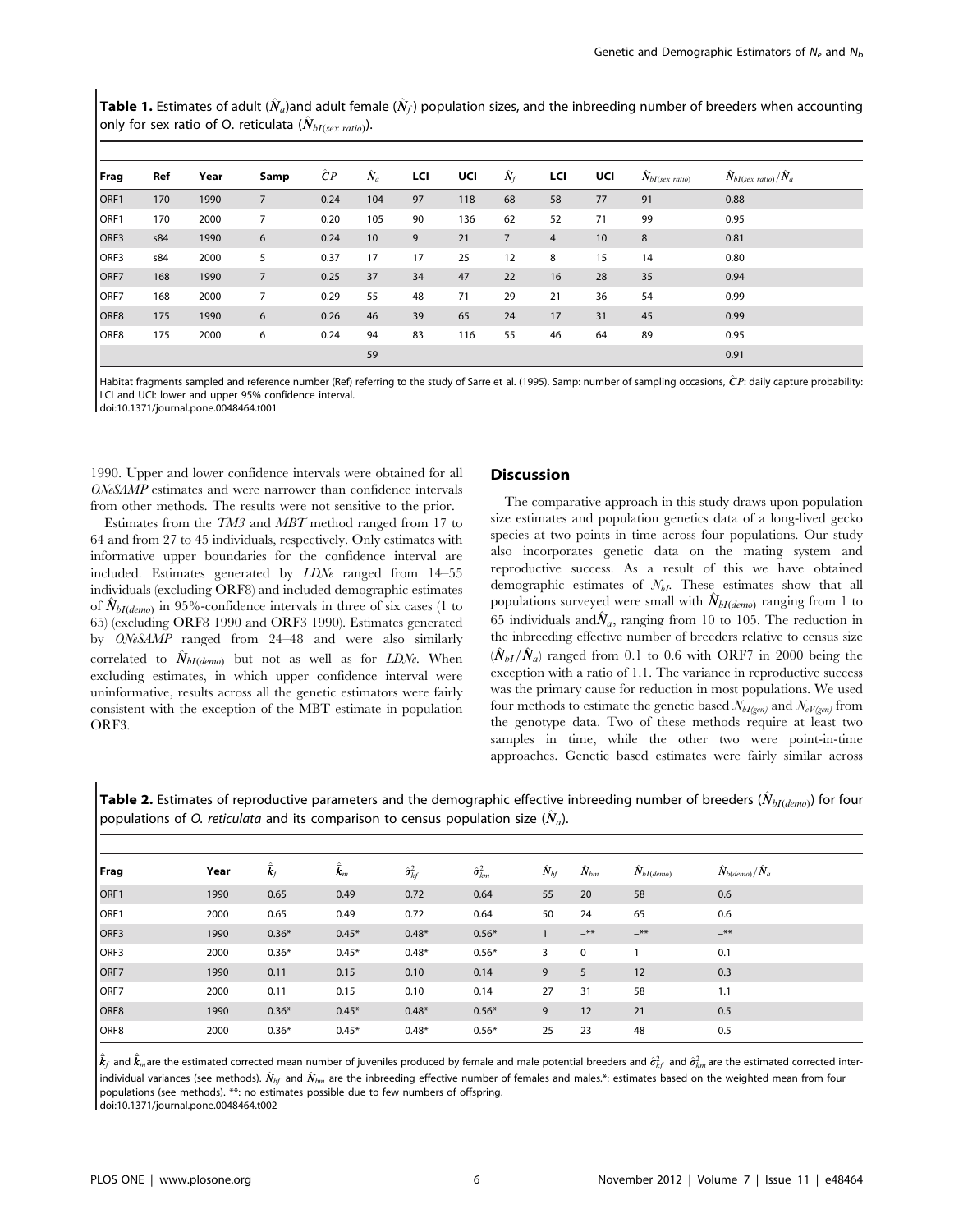**Table 3.** Genetic based estimates of effective population size  $\hat{N}_{eV(gen)}$  (MBT, TM3) and  $\hat{N}_{bI(gen)}$ (LDNe, ONeSAMP) and comparison with the demographic estimates of the inbreeding effective number of breeders  $\hat{N}_{bI(demo)}$  for four populations of O. reticulata.

| Frag | Ref | Year | $\hat{N}_{bI(demo)}$ | <b>MBT</b>           | TM3           | <b>LDNe</b>         | <b>ONeSAMP</b> |
|------|-----|------|----------------------|----------------------|---------------|---------------------|----------------|
| ORF1 | 170 | 1990 | 58                   | 243 (52 - $\infty$ ) | 64 (30-242)   | $55(31-156)$        | $37(32 - 50)$  |
| ORF1 | 170 | 2000 | 65                   |                      |               | $34(21-73)$         | $37(32 - 56)$  |
| ORF3 | s84 | 1990 | $-$ **               | 45 (17-364)          | $26(13-74)$   | $16(10-25)$         | $25(21-35)$    |
| ORF3 | s84 | 2000 |                      |                      |               | $14(7-30)$          | $24(20-35)$    |
| ORF7 | 168 | 1990 | 12                   | $27(13-64)$          | $17(10-33)$   | $20(14-30)$         | $27(24-31)$    |
| ORF7 | 168 | 2000 | 58                   |                      |               | $25(17-40)$         | $27(25-32)$    |
| ORF8 | 175 | 1990 | 21                   | 132 (37– $\infty$ )  | 104 (19-999*) | 118 $(44 - \infty)$ | 48 (37-81)     |
| ORF8 | 175 | 2000 | 48                   |                      |               | $37(22 - 80)$       | $45(35-68)$    |

MBT: moment based temporal method; TM3: likelihood based temporal method. LDNe: the linkage disequilibrium method with bias correction; ONeSAMP is a program that uses summary statistics and approximate Bayesian computation. Lower and upper 95% confidence intervals are in brackets. \*: TM3 did not produce upper confidence intervals below the imposed boundary of 999 individuals. \*\*: no estimate possible due to too few of offspring. doi:10.1371/journal.pone.0048464.t003

methods and also similar to the demographic estimates (excluding those estimates, in which upper confidence interval boundaries were uninformative). For example, estimates from the point estimator ranged from 14–55 (LDNe) and from 24–48 individuals (ONeSAMP). However, temporal methods suffer from a large variation in confidence intervals and concerns about the prior information.

# Demographic-based Estimates of  $N_{\text{bl}}$

Our estimates of  $\mathcal{N}_{bI}$ , (1 to 65 individuals) and of  $\mathcal{N}_{a}$  (10 to 105) are very low for all four populations raising concerns for the longterm viability of O. reticulata in the Western Australian wheatbelt. The values are consistent with severe habitat fragmentation into small vegetation remnants and the observed increase in the genetic isolation of the wheatbelt populations over the last 100 years [50]. A reduction in the effective number of breeders will lead to a rapid loss of genetic variability, especially in small populations [8], and might increase the risk of extinction in both gecko species [50,77].

#### Demographic-based Estimates of  $N_{\text{bl}}/N_{\text{a}}$

For most animals studied,  $N_{bI(demo)}$  is usually lower than population size owing to unequal sex ratio and variance in reproductive success. When each demographic variable was examined independently, variance in reproductive success resulted in the largest reduction in  $\mathcal{N}_{bI}/\mathcal{N}_a$  for most populations. Unequal sex ratios had only a minor effect on the number of breeders.  $N_{bI}/$  $\mathcal{N}_a$  ranged from 0.1 - 0.6. However, one population (ORF7) was an exception, with a ratio of 1.1. The larger effective number of breeders relative to census size was probably due to its much smaller variance in reproductive success compared to the other population.

Fluctuating population size may strongly reduce  $\mathcal{N}_e$  [3,10]. As our estimates are based on two single years only (taken ten years apart), it is possible that they may not be a good representation of the values that arise across more years, However, we do not expect this to be the case particularly because low adult mortality and high overlap of generations [46,49] set stringent limits to annual fluctuations of population size This is reflected in similar  $N_b/N_a$ ratio observed for all populations across years, except for one rapidly increasing population.

These results are in line with previous studies [78,79,80,81]. In particular, in Pacific salmon species with their high fecundity,

variation in reproductive success can have a substantial impact on the reduction of demographic  $N_e/N_a$  [2,10,13,25,26]. The reduction observed in these studies is larger than those observed in the present study but geckos are considered to have particular low fecundity and O. reticulata females usually lay a clutch of two eggs per year.

The effect of the mating system (especially polygyny) on  $\mathcal{N}_e$  has been studied both theoretically [78,82] and empirically [75,79,80,83]. In feral cat populations for example, estimates of  $N_e/N_a$  were higher in a promiscuous cat population (42%) than in a polygynous one (33%) [75]. In the Italian agile frog (Rana latastei)  $\mathcal{N}_e$  increased with population size, but was negatively related to polygyny; as polygyny increased in large populations, this was associated with reduced  $N_e/N_a$  [80]. Compared to the species in these studies, the gecko O. reticulata was observed to have a particularly low fecundity and a fixed clutch size.

We also observed that variance of reproductive success in males and females was similar in all four populations of O. reticulata, which may be explained by the territoriality of both sexes. Higher variance of reproductive success in males has been reported regularly, for example Pacific salmon (Salmo spec.) and wrens (Malurus cyaneus) [13,84,85].

#### Corrected Estimates of Variance in Reproductive Success

It has been suggested that uncorrected and corrected estimates of mean k and its variance will result in the same estimates of  $\mathcal{N}_e$  (or  $N_b$  [26,65,66]. This theory is based on an approximation, which can lead to substantial deviation of mean k and its variance in species with small population size, low reproductive output, and low variance in reproductive success. This might particularly be true for species in fragmented landscapes. Conventional uncorrected parentage assignment estimates, which are increasingly being used to measure individual reproductive success [13,17,24,25,84], are subject to errors, such as failing to identify the true parent and incorrectly assigning offspring to a parent, which can potentially bias estimates of reproductive success [27,28]. Although methods have been developed to correct these estimates [28], they require independent information on parentage or the assumption that offspring and parents have the same probability of being sampled. Data to correct estimates is rarely available in natural populations and sampling probability is not the same for offspring and parents in this species (Henle and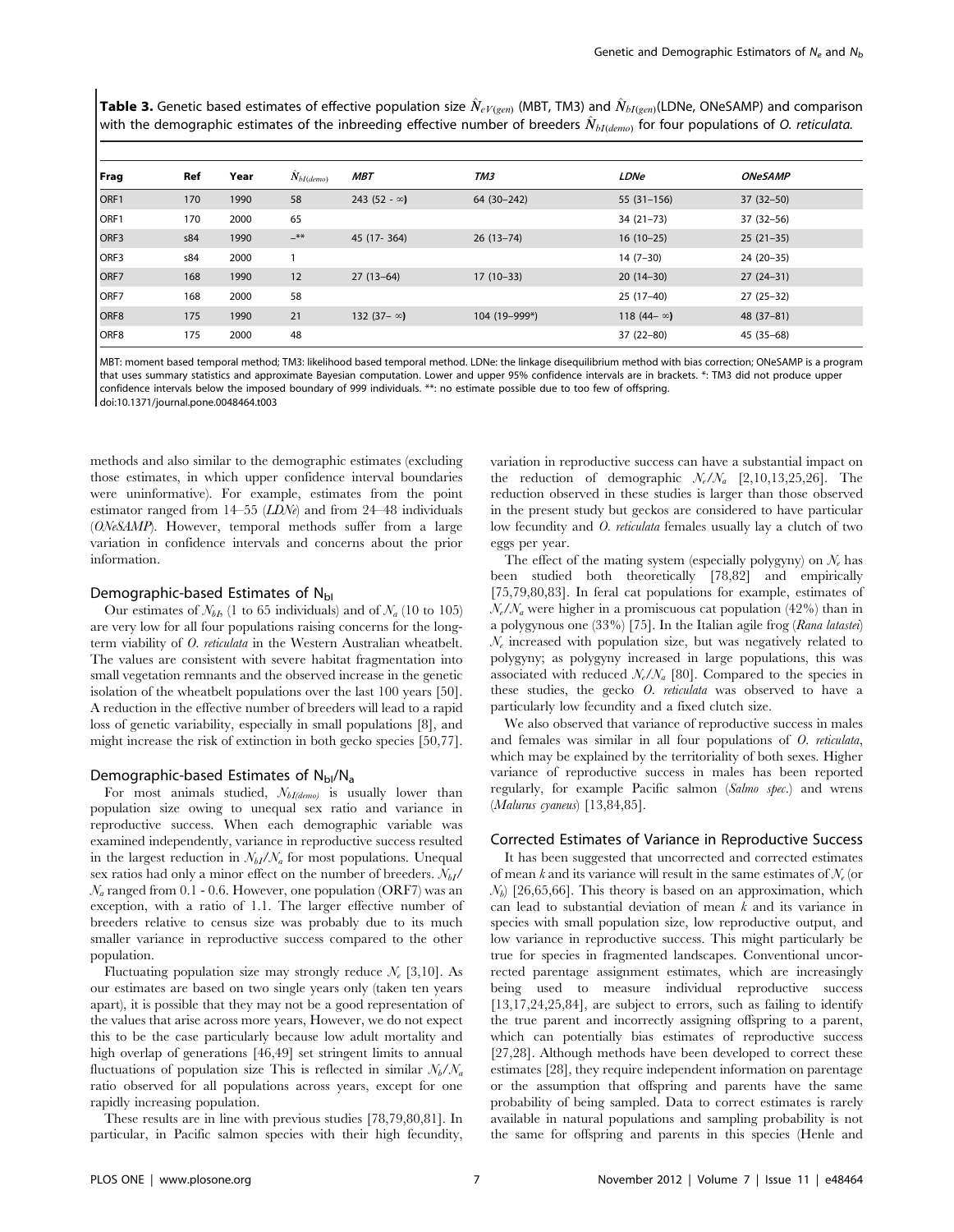Gruber unpubl.) and might not be the same in many other species. Moreover, estimates of the mean reproductive success and its variance require absolute values of reproductive success, unless the probability for offspring being sampled and successfully assigned to parents is identical for all populations. This is rarely the case and similar difficulties apply for the comparison of males and females when parentage assignment success varies between sexes.

# Genetic-based Estimates of  $N_{bl(gen)}$  and  $N_{eV(gen)}$

The genetic estimates gave fairly similar results among methods apart from those estimates, whose confidence intervals were too wide to be informative. Temporal methods suffer from a large variation in confidence intervals and concerns about the prior information, which has also been reported from studies on other species [75,86,87,88]. This is especially problematic when sample sizes are small, which is often the case in natural populations of endangered species. In addition, sampling should be spread out over at least four generation to reduce stochastic noise, but our data was collected only two generations apart. Another weakness of temporal genetic methods is that they ignore the effects of migration, which can bias estimates upwards. Over the long-term, constant migration can slow down the rate of change relative to what would be expected under genetic drift alone. As a consequence, the estimate of  $\mathcal{N}_{eV}$  will be overestimated [38,89]. However, in previous studies we showed that O. reticulata exhibited extremely low levels of gene flow in fragmented habitat [50,52] and as a result it is unlikely that  $\mathcal{N}_{eV}$  will be affected by immigration. In addition, the MBT method assumes that generations are discrete. Despite obvious limitations, the method has been applied to species with overlapping generations and the results have been considered to be satisfactory without rigorously testing for the effects of violating the discrete-generation assumption [75,86,89].

Regarding the point estimators, the results from LDNe followed the demographic estimates comparably well. LDNe did not produce an upper confidence limit in one of eight cases and ONeSAMP estimates had narrower confidence intervals. Estimates obtained with ONeSAMP were also not influenced by the priors. The accuracy of single-sample estimators was also compared in other studies. Using empirical data from several natterjack toad (Bufo calamita) populations, [44] the Bayesian method [33] and the sibship method [31] performed best (correlations with other census and effective size estimates) while the LDNe method gave confidence intervals for only approximately half of the populations. Nevertheless, consistent with our results, estimates for all toad populations could be obtained. That consistency was also seen in a study that estimated  $\mathcal{N}_e$  for 90 populations of four ranid frog species where values from ONeSAMP and the sibship method were positively correlated in all four species, had mostly similar values, and had smaller nominal confidence intervals than values from  $LDN_{\ell}$  [90]. Several temporal and single-sample  $N_{\ell}$  estimators were evaluated in natural populations of Drosophila buzzatii. ONeSAMP was the single-sample estimator that performed the most precise [88]. It is expected to suffer from less imprecision than the LDNe method, given that ONeSAMP is based on linkage disequilibrium plus seven other parameters that are related to  $\mathcal{N}_e$ [33,81,90]. However, precise does not necessarily mean best, because an estimator may be very precise but highly biased. For example, simulation studies showed that the LDNe method was found to have greater precision than the temporal method unless the latter was based on samples taken many generations apart [34]. These results suggest that the method might also be highly relevant for conservation studies in the future [34] An empirical study that monitors the effective population size of a brown bear

(Ursus arctos) population found a high similarity between the estimates derived from the ONeSAMP, LDNe method and sibship method [91]. In addition, the study used a new Estimator by Parentage Assignment (EPA) to estimate  $\mathcal{N}_e$  and the generation interval (Wang 2010) [92]. The estimates were largely consistent with the estimates obtained from the other methods, but the comparison was complex because EPA applies to a different time period and the generation overlap had to be taken into account. However, it is the only currently method that can directly estimate  $\mathcal{N}_{e}$  from a single sample of genotypes in species with overlapping generations and has a considerable potential to be implemented in future monitoring [91].

Monitoring of change using a snap-shot approach would be attractive to both researchers and managers alike, but only if estimators of  $N_e$  are accurate. LDNe and ONeSAMP estimates are related directly to  $\mathcal{N}_b$  [44] only if a single cohort has been sampled. Its relationship to  $\mathcal{N}_e$  is less clear should more than a single cohort of adults be sampled, as in this study [43]. Temporal estimators are closer related to  $\mathcal{N}_{eV}$ . However, in increasing populations  $\mathcal{N}_{bI}$  will be less than  $\mathcal{N}_{eV}$  [45], which might explain why estimates for  $\mathcal{N}_{eV}$ were slightly higher than for  $\mathcal{N}_{bI}$  in our study. The methods used in this study differ considerably in their assumptions and in the way they estimate  $\mathcal{N}_{e}$ . Thus the fact that we obtained fairly similar results across methods demonstrates that we can be fairly confident about the results. In addition the similarity of the point and temporal estimates suggests that the point estimates might be relatively close to  $\mathcal{N}_{eV}$ .

# Comparison of Demographic and Genetic-based Estimates

The genetic based estimates, in particular the single sample estimates from ONeSAMP and LDNe were in the same order of magnitude compared to the demographically estimated inbreeding effective number of breeders when excluding those estimates, in which upper confidence interval boundaries were uninformative. Three of the demographically obtained estimates fell within the 95%-confidence interval of the LDNe method but only one within the ONeSAMP method. This might be a consequence of the smaller confidence intervals of the ONeSAMP method and because this estimate is based on summary statistics that are influenced by both  $\mathcal{N}_{eI}$  and  $\mathcal{N}_{eV}$ . Although genetic and demographic estimates of effective population size are rare, the few that have been conducted have noted that genetically-based estimates are often substantially smaller than demographically-based estimates [14,86,93]. An explanation for this could be that the genetic based estimates represent  $N_b$  estimates in which overlapping generations and generation length are not fully considered. Future studies are needed to better understand the reasons for these differences.

#### Conclusion

In summary, the single sample estimators - ONeSAMP and LDNe - performed best among the genetic estimators of effective population size evaluated in this study, when considering confidence intervals and plausibility in relation to known population sizes. If budgets and timeframes are constrained and insufficient demographic data are available for the robust estimation of population size in endangered species, then singlesample genetic estimators may provide an acceptable alternative to monitor the change of a population. However, information on individual life history and population dynamics, such as sex ratio, variance in reproductive success, fluctuating population size, and generation length will always contribute a much more complete picture of the viability of a population. In addition to the estimate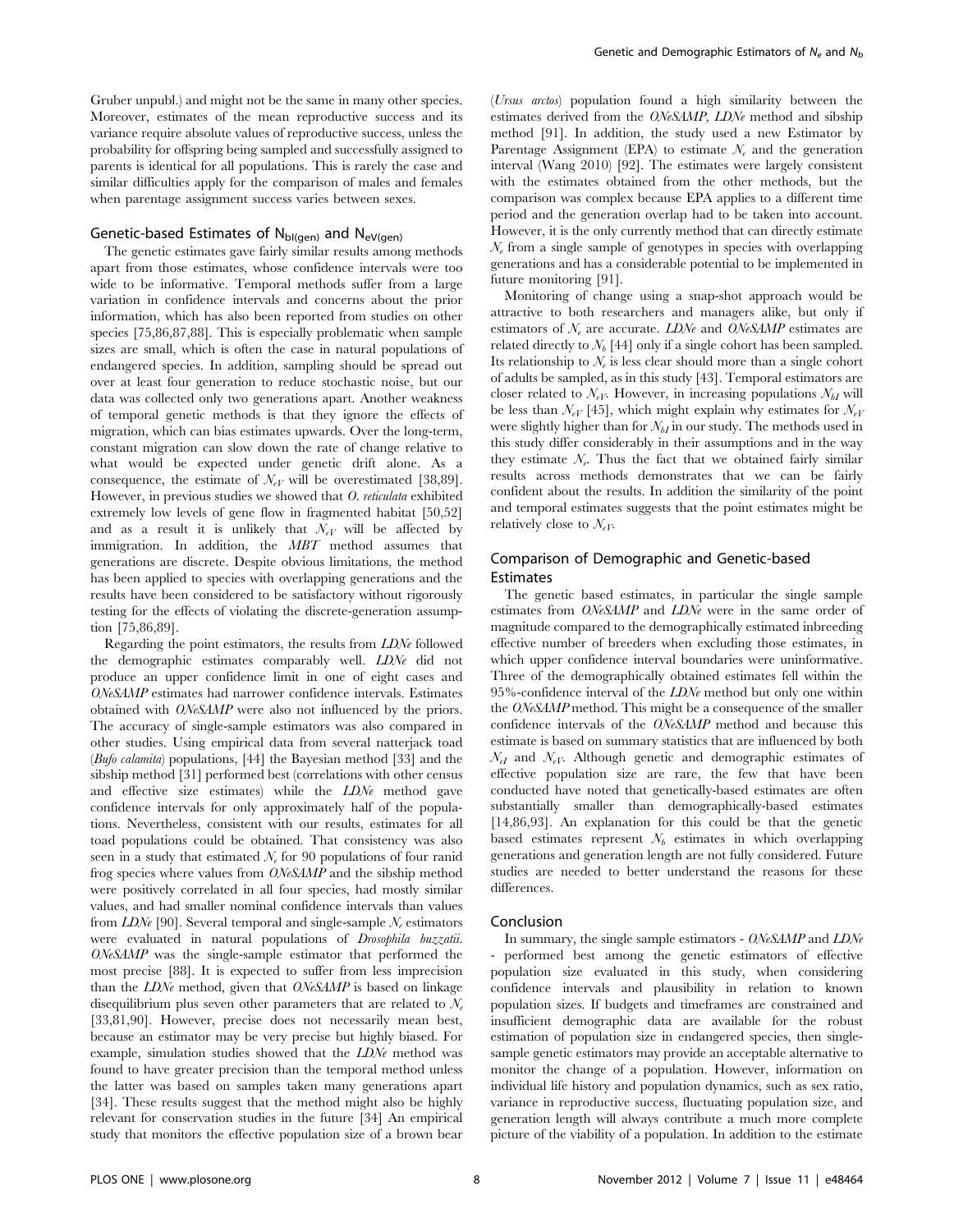of the demographic based inbreeding effective number of breeders, robust demographic data will enable predictions about the factors that contribute to a reduction in  $\mathcal{N}_e/\mathcal{N}_a$ . It is encouraging that in general all estimates were reasonable and within the same order of magnitude for different methods although we are studying very small populations and the methods differ considerably in their assumptions and in the way they estimate  $N_e$ . Methods to estimate  $N_e$  for species with over-lapping generations have improved [18,19,92]. We suggest that managers should monitor both demography and genetics whenever feasible if they are to accurately assess and monitor populations of conservation concern.

#### References

- 1. Wright S (1931) Evolution in Mendelian populations. Genetics 16: 97–159.
- 2. Waples RS (1989) A general approach for estimating effective population size from temporal changes in allele frequency. Genetics 121: 379–391.
- 3. Waples RS (2002a) Effective size of fluctuating salmon populations. Genetics 161: 783–791.
- 4. Wang JL (2005) Estimation of effective population size from data on genetic markers. Philos T R Soc B 360: 1395–1409.
- 5. Charlesworth B (2009) Effective population size and patterns of molecular evolution and variation. Nature Reviews Genetics 10: 195–205.
- 6. Laikre L, Schwartz MK, Waples RS, Ryman N (2010) Compromising genetic diversity in the wild: unmonitored large-scale release of plants and animals. Trends Ecol Evol 25: 520–529.
- 7. Hare MP, Nunney L, Schwartz MK, Ruzzante DE, Burford M, et al. (2011) Understanding and estimating effective population size for practical application in marine species management. Conserv Biol 25: 438–449.
- 8. Frankham R (2007) Effective population size/adult population size ratios in wildlife: a review. Genet Res 89: 491–503.
- 9. Storz JF, Ramakrishnan U, Alberts SC (2002) Genetic effective size of a wild primate population: Influence of current and historical demography. Evolution 56: 817–829.
- 10. Ardren WR, Kapuscinski AR (2003) Demographic and genetic estimates of effective population size (N-e) reveals genetic compensation in steelhead trout. Mol Ecol 12: 35–49
- 11. Schwartz MK, Luikart G, Waples RS (2007) Genetic monitoring as a promising tool for conservation and management. Trends Ecol Evol 22: 25–33.
- 12. Tallmon DA, Gregovich D, Waples RS, Baker S, Jackson J, et al. (2010) When are genetic methods useful for estimating contemporary abundance and detecting population trends? Mol Ecol Resour 10: 684–692.
- 13. Araki H, Waples RS, Ardren WR, Cooper B, Blouin MS (2007) Effective population size of steelhead trout: influence of variance in reproductive success, hatchery programs, and genetic compensation between life-history forms. Mol Ecol 16: 953–966.
- 14. Schmeller DS, Merila J (2007) Demographic and genetic estimates of effective population and breeding size in the amphibian Rana temporaria. Conserv Biol 21: 142–151.
- 15. Nunney L, ELam DR (1994) Estimating the effective population-size of conserved populations. Conserv Biol 8: 175–184.
- 16. Hedrick P (2005) Large variance in reproductive success and the N-e/N ratio. Evolution 59: 1596–1599.
- 17. Wang CM, Lo LC, Zhu ZY, Lin G, Feng F, et al. (2008) Estimating reproductive success of brooders and heritability of growth traits in Asian sea bass (Lates calcarifer) using microsatellites. Aquac Res 39: 1612–1619.
- 18. Engen S, Lande R, Saether B, Gienapp P (2010) Estimating the ratio of effective to actual size of an age-structured population from individual demographic data. J Evolution Biol 23: 1148–1158.
- 19. Waples RS, Do C, Chopelet J (2011) Calculating N(e) and N(e)/N in agestructured populations: a hybrid Felsenstein-Hill approach. Ecology 92: 1513– 1522.
- 20. Hill WG (1972) Effective size of populations with overlapping generations. Theor Popul Biol 3: 278–280.
- 21. Felsenstein J (1971) Inbreeding and variance effective numbers in populations with overlapping generations. Genetics 68: 581–597.
- 22. Lande R, Barrowclough GF (1987) Effective population size, genetic variation, and their use in population management. In: Soule ME, ed. Viable Population for Conservation. New York: Cambridge University Press. 87–123.
- 23. Wright S (1938) Size of populations and breeding structure in relation to evolution. Science 87: 430–431.
- 24. Garant D, Dodson JJ, Bernatchez L (2001) A genetic evaluation of mating system and determinants of individual reproductive success in Atlantic salmon (Salmo salar L.). J Hered 92: 137–145.
- 25. Mclean JE, Seamons TR, Dauer MB, Bentzen P, Quinn TP (2008) Variation in reproductive success and effective number of breeders in a hatchery population of steelhead trout (Oncorhynchus mykiss): examination by microsatellite-based parentage analysis. Conserv Genet 9: 295–304.

# Acknowledgments

We thank Lachlan Farrington, Alex Quinn, Oliver Berry, and Niccy Aitken for laboratory assistance and advice on laboratory techniques. Thanks to Dr Katarina Mikac and Niccy Aitken for proof-reading. We thank Robin Waples for comments on an earlier manuscript.

### Author Contributions

Conceived and designed the experiments: MH BG SS KH. Performed the experiments: MH RL. Analyzed the data: MH BG RL KH. Contributed reagents/materials/analysis tools: SS KH. Wrote the paper: MH SS KH.

- 26. Waples RS, Waples RK (2011) Inbreeding effective population size and parentage analysis without parents. Mol Ecol Resour 11: 162–171.
- 27. Nielsen R, Mattila DK, Clapham PL Palsboll PI (2001) Statistical approaches to paternity analysis in natural populations and applications to the North Atlantic humpback whale. Genetics 157: 1673–1682.
- 28. Araki H, Blouin MS (2005) Unbiased estimation of relative reproductive success of different groups: evaluation and correction of bias caused by parentage assignment errors. Mol Ecol 14: 4097–4109.
- 29. Berthier P, Beaumont MA, Cornuet JM, Luikart G (2002) Likelihood-based estimation of the effective population size using temporal changes in allele frequencies: A genealogical approach. Genetics 160: 741–751.
- 30. Waples RS, Do C (2008) LDNE: a program for estimating effective population size from data on linkage disequilibrium. Mol Ecol Resour 8: 753–756.
- 31. Wang JL (2009) A new method for estimating effective population sizes from a single sample of multilocus genotypes. Mol Ecol 18: 2148–2164.
- 32. England PR, Cornuet JM, Berthier P, Tallmon DA, Luikart G (2006) Estimating effective population size from linkage disequilibrium: severe bias in small samples. Conserv Genet 7: 303–308.
- 33. Tallmon DA, Koyuk A, Luikart G, Beaumont MA (2008) ONeSAMP: a program to estimate effective population size using approximate Bayesian computation. Mol Ecol Resour 8: 299-301.
- 34. Waples RS, Do C (2010) Linkage disequilibrium estimates of contemporary N(e) using highly variable genetic markers: a largely untapped resource for applied conservation and evolution. Evol Appl 3: 244–262.
- 35. Wang JL (2001) A pseudo-likelihood method for estimating effective population size from temporally spaced samples. Genet Res 78: 243–257.
- 36. Tallmon DA, Luikart G, Beaumont MA (2004) Comparative evaluation of a new effective population size estimator based on approximate Bayesian computation. Genetics 167: 977–988.
- 37. Zhdanova OL, Pudovkin AI (2008) Nb\_HetEx: A program to estimate the effective number of breeders. J Hered: 99: 694–695.
- 38. Waples RS (2010) Spatial-temporal stratification in natural populations and how they affect understanding and estimation of effective population size. Mol Ecol Resour 10: 785–796.
- 39. Waples RS, Masuda M, Pella J (2007) SALMONNb: a program for computing cohort-specific effective population sizes (N-b) in Pacific salmon and other semelparous species using the temporal method. Mol Ecol Notes 7: 21–24.
- 40. Wang JL, Whitlock MC (2003) Estimating effective population size and migration rates from genetic samples over space and time. Genetics 163: 429– 446.
- 41. Waples RS (2006) A bias correction for estimates of effective population size based on linkage disequilibrium at unlinked gene loci. Conserv Genet 7: 167– 184.
- 42. Hill WG (1981) Estimation of effective population size from data on linkage disequilibrium. Genet Res 38: 209–216.
- 43. Waples RS (2005) Genetic estimates of contemporary effective population size: to what time periods do the estimates apply? Mol Ecol 14: 3335–3352.
- 44. Beebee TJC (2009) A comparison of single-sample effective size estimators using empirical toad (Bufo calamita) population data: genetic compensation and population size-genetic diversity correlations. Mol Ecol 18: 4790–4797.
- 45. Crow JF, Kimura M (1972) Effective number of a population with overlapping generations - correction and further discussion. Am J Hum Genet 24: 1–10.
- 46. Kitchener DJ, How RA, Dell J (1988) Biology of Oedura reticulata and Gehyra variegata (Gekkonidae) in an isolated woodland of Western Australia. J Herpetol 22: 401–412.
- 47. Gruber B (2004) Measuring activity of geckos with an automatic movement monitoring system. Herpetol Rev 35: 245–247.
- 48. Gruber B, Henle K (2008) Analysing the effect of movement on local survival: a new method with an application to a spatially structured population of the arboreal gecko Gehyra variegata. Oecologia 54: 679–690.
- 49. How RA, Kitchener DJ (1983) The biology of the gecko Oedura reticulata Bustard, in a small habitat isolate in the Western Australian wheatbelt. Aust Wildlife Res 10: 543–556.
- 50. Hoehn M, Sarre SD, Henle K (2007) The tales of two geckos: does dispersal prevent extinction in recently fragmented populations? Mol Ecol 16: 3299–3312.